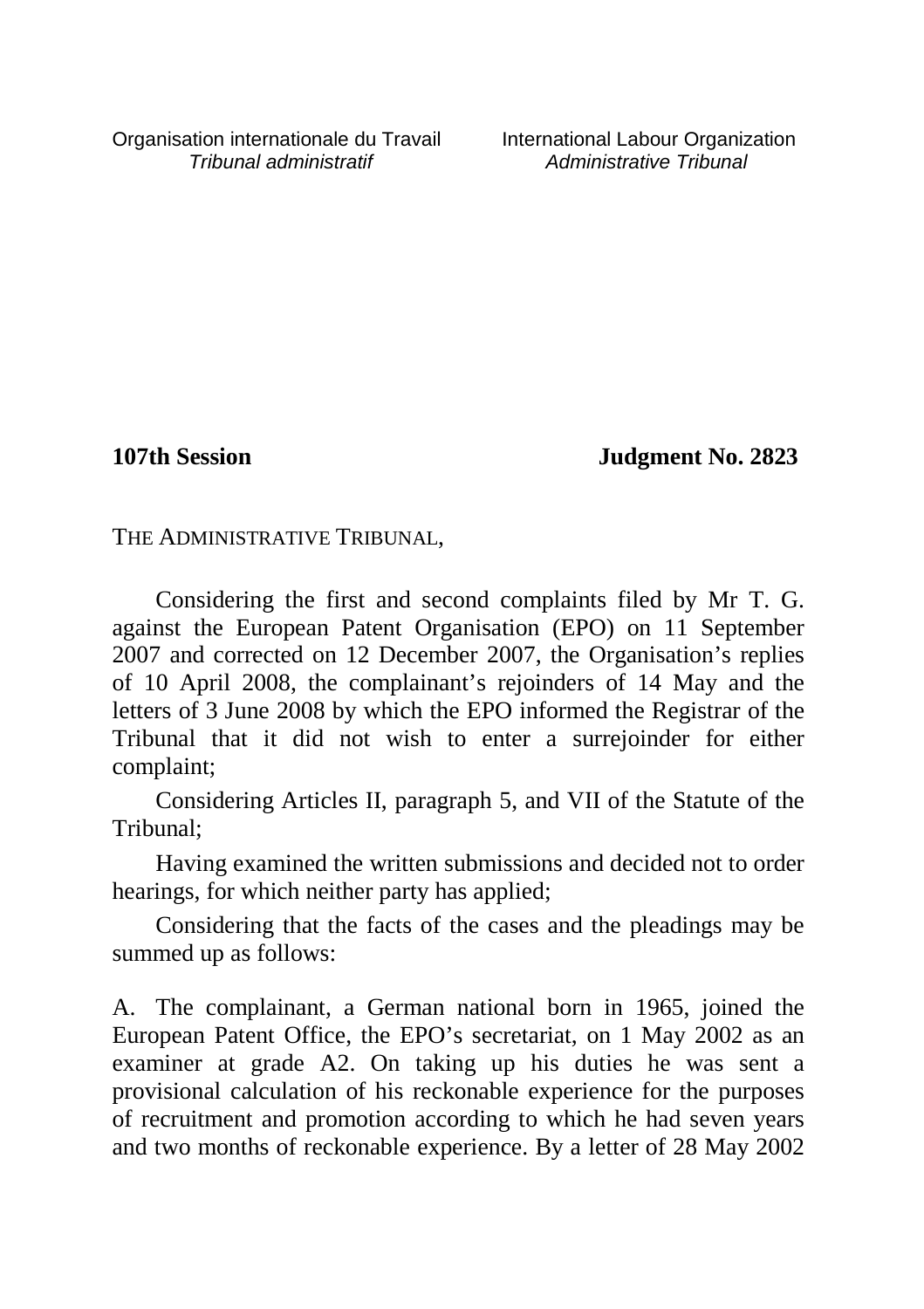the complainant pointed out an error in that calculation and also asked the Office to credit the period of his PhD studies at 75 per cent instead of 50 per cent. On 17 June 2003, after he had supplied further details concerning various periods of previous employment, the Office sent him a second calculation showing that his reckonable experience was seven years and eight months. On 1 July 2003 the complainant asked the Office to revise its calculation on the grounds that one of the periods of employment taken into account ought to have been credited at 100 per cent rather than 75 per cent. The Office agreed to credit the period in question at 100 per cent and, under cover of a letter dated 28 July 2003, sent the complainant a third calculation according to which he had seven years and nine months of reckonable experience. On 8 November 2004 he was informed of his promotion to grade A3 with effect from 1 May 2004.

In a letter dated 24 January 2005 to the Principal Director of Personnel the complainant again requested a recalculation of his reckonable experience, arguing that the Office had mistakenly omitted to give credit for his work as a freelance consultant for the period from July 2000 to October 2001. He wrote to the Principal Director of Personnel again on 4 February 2005 stating that "as a precaution" he wished to file an appeal against the effective date of his promotion. Referring to his letter of 24 January 2005, he submitted that this matter was linked to the "incorrect" calculation of his reckonable experience, dated 28 July 2003, which, he added, he had only accepted because he had been assured that his unrecognised previous experience would be taken into account at the time of his next promotion by backdating the promotion accordingly. He requested recognition of his freelance consultancy work and asked the Principal Director of Personnel to forward his appeal to the President of the Office. In an email of 28 February 2005 the Recruitment Department explained why the complainant's work as a consultant could not be recognised and informed him that his letter of 4 February would be treated as an internal appeal. By a letter of 1 April 2005 the complainant was informed that the President of the Office considered that his request could not be granted and had therefore referred his appeal to the Internal Appeals Committee.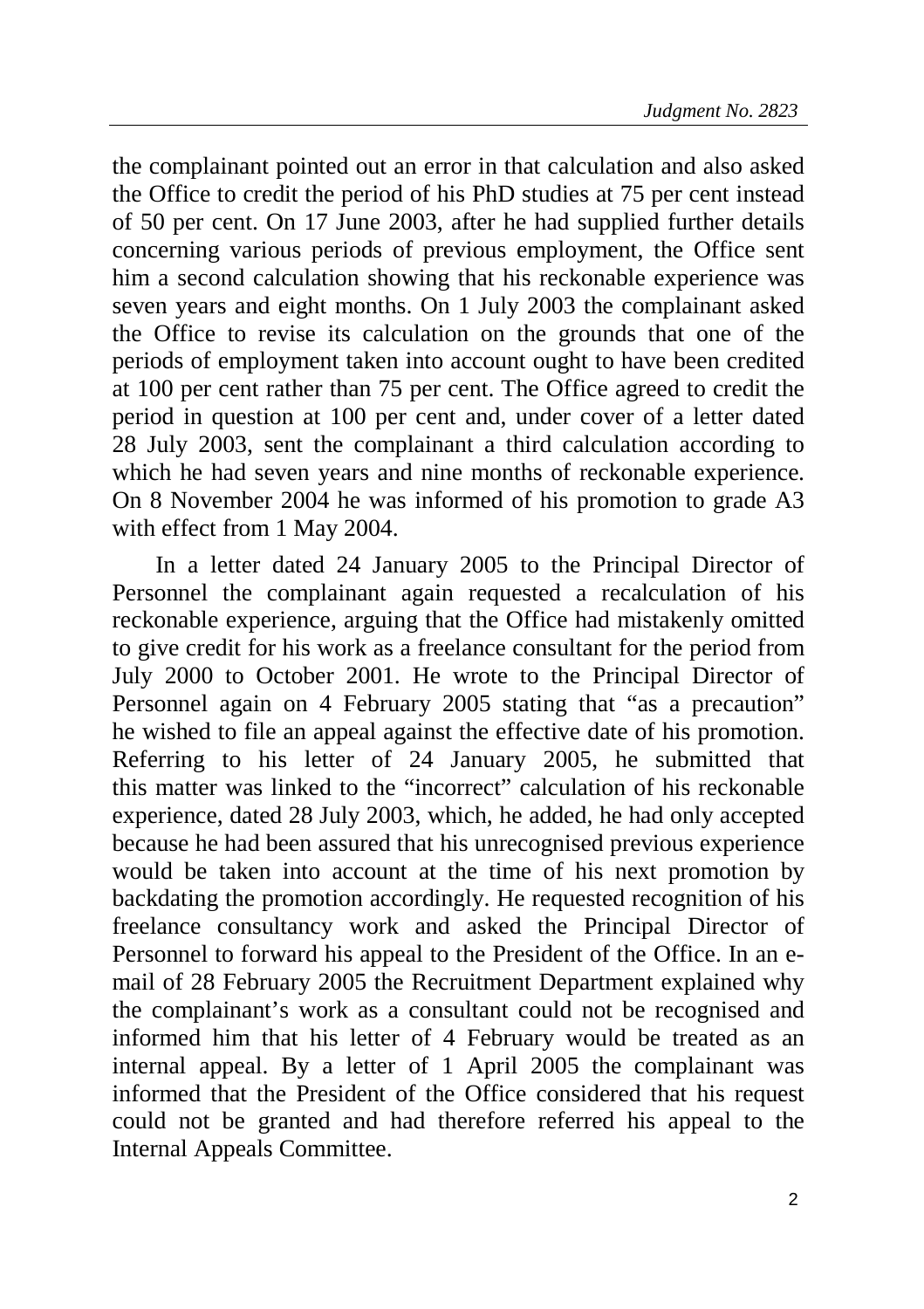The complainant met with staff members of HR Administration and Systems on 10 May and 19 July 2006 to discuss his case; he was then informed that the calculation of 28 July 2003 was final. On 12 October 2006 he wrote to the President of the Office and asked to be credited with at least three months of reckonable experience in respect of his work as a freelance consultant and the time he had spent preparing for the European qualifying examination for professional representatives (EQE). In the event that his request was denied, he wanted his letter to be treated as an internal appeal "against the refusal, received on 19 July 2006, to recognise" that previous experience. By a letter of 10 November 2006 he was informed that the President of the Office had referred this second appeal to the Internal Appeals Committee.

The Committee considered the complainant's appeals jointly. In its opinion dated 9 May 2007 it found that his appeal of 4 February 2005 was partly admissible, because he had challenged the effective date of his promotion within the prescribed time limits, but that his claim for recognition of his consultancy work was time-barred and, consequently, his claim for a retroactive assignment to grade A3 was also time-barred. It held that his appeal of 12 October 2006 overlapped with the first appeal insofar as he was seeking recognition of his consultancy work and, to that extent, it was irreceivable. It further held that his request for recognition of the time that he had spent preparing for the EQE was time-barred. It recommended that the appeal of 4 February 2005 be rejected as partly irreceivable and otherwise unfounded and that the appeal of 12 October 2006 be rejected as irreceivable. By a letter dated 5 June 2007, which constitutes the decision impugned in each complaint, the complainant was informed that the President had accepted these recommendations.

B. In his first complaint the complainant argues that the calculation of his reckonable experience was continuously under discussion from May 2002 until July 2006, and he contends that he had a legitimate expectation that his request of 24 January 2005 for a recalculation was being examined by the Office up until 19 July 2006. He points to the meetings that took place in May and July 2006 and submits that the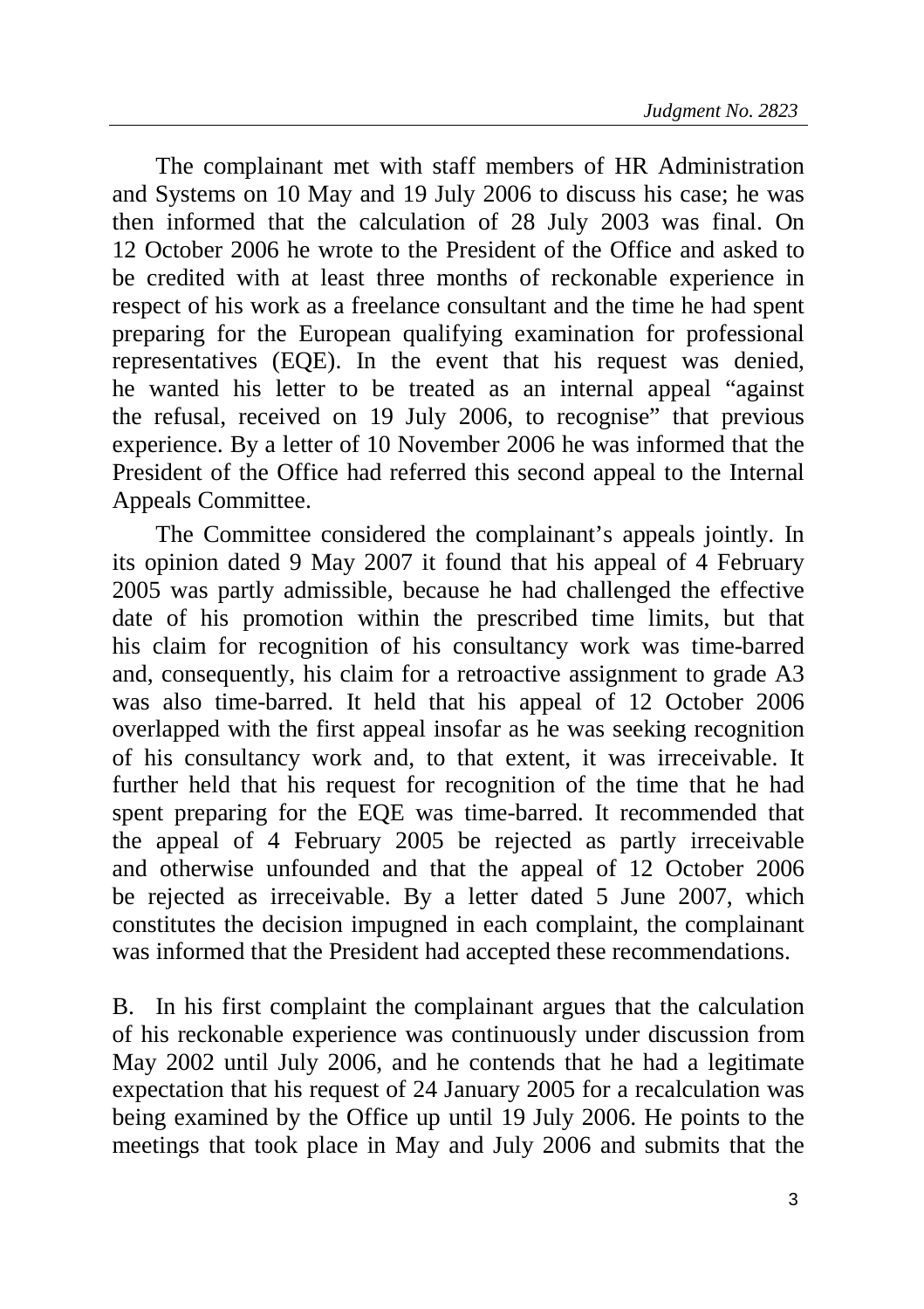EPO did not, as it asserts, merely explain its previous calculations but that it requested additional information from him and engaged in a new analysis of his reckonable experience. Thus, he did not receive a final decision until 19 July 2006. Furthermore, in his view, because the injustice resulting from that decision is repeated every month upon receipt of his salary, his claims should be receivable at least with respect to the period commencing with the filing of his complaint.

On the merits he submits that the EPO cannot justify refusing to take into account his professional activities during the period from July 2000 to mid-September 2001. He contends that the actual hours he was employed as a freelance consultant far exceeded his invoiced hours and that the Office's refusal to recognise this work is arbitrary. In addition, he argues that his preparation for the EQE was an important part of his studies to qualify as a patent attorney and that it should be recognised as reckonable experience, even though at the time he had passed only part of the EQE.

In his second complaint the complainant submits that, because the Office made a mistake in its calculation of his reckonable experience, his grade upon appointment should be corrected to grade A3. The arguments on which he relies in support of this claim are the same as those put forward in his first complaint. He also argues that, in the course of the discussions concerning the calculation of his reckonable experience, he was assured that any promotion to grade A3 would be backdated to August 2002 on the basis that he would by then have acquired eight years' reckonable experience, which, under the rules then in force, "by default resulted in an appointment in grade A3". He notes that at the material time at least two years' experience in grade A2 were required for promotion to A3 but argues that, in view of the legitimate expectation engendered by that assurance, he should nevertheless be granted an A3 salary retroactively from August 2002.

In his first complaint he asks the Tribunal to quash the impugned decision and to order the EPO to recalculate his reckonable experience according to one of the formulas he has provided. Alternatively, he requests that the Tribunal determine the amount of additional reckonable experience to which he is entitled. He also claims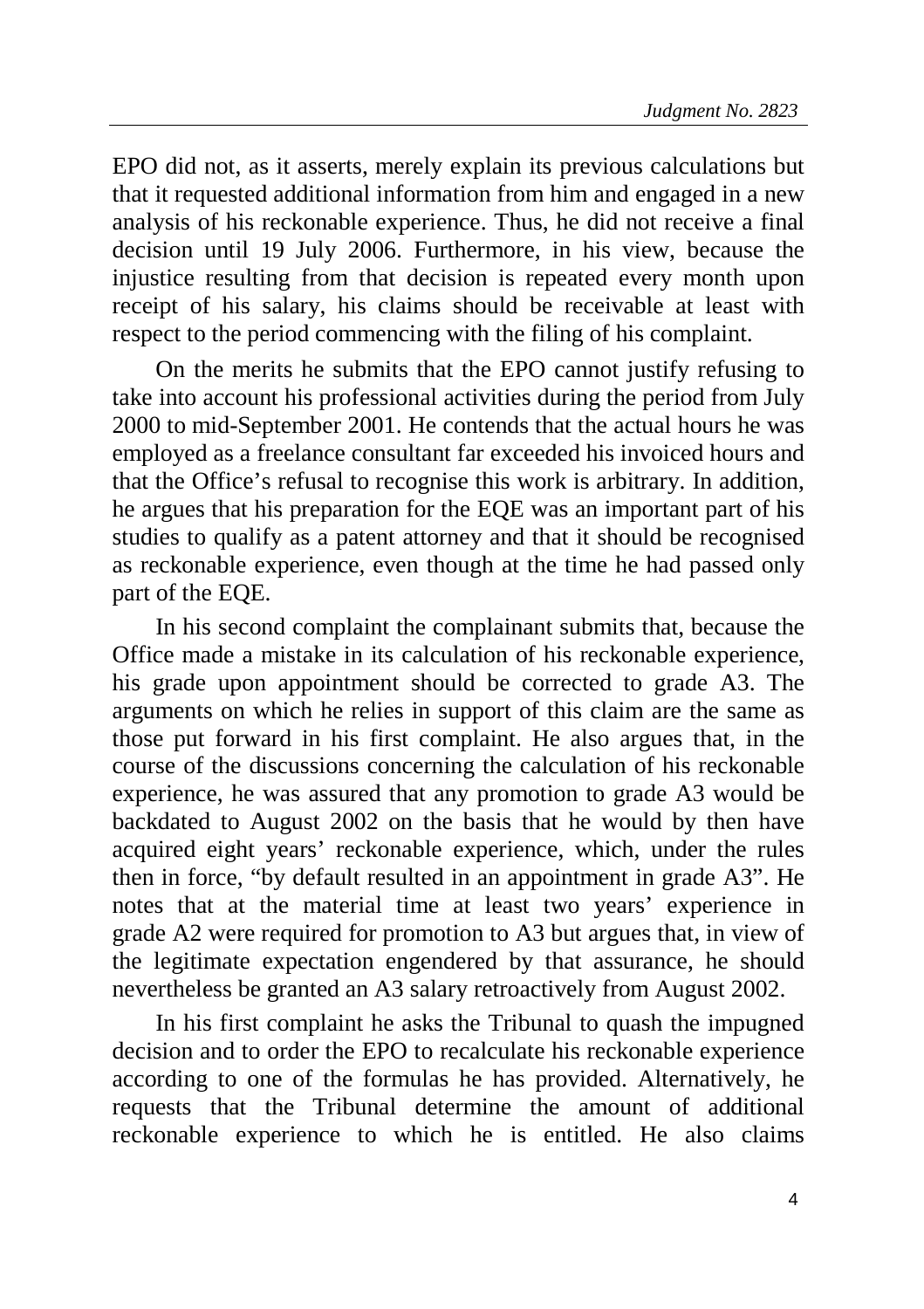compensation for the resultant difference in salary from May 2002 or from the date of filing his complaint. In the alternative, he asks the Tribunal to determine an amount of compensation with respect to his salary. In his second complaint he asks the Tribunal to quash the same impugned decision and to order the EPO to "correct" his grade upon recruitment from grade A2 to A3 and pay him the corresponding difference in salary with effect from August 2002. In both complaints he claims costs.

C. In its reply to the first complaint the EPO argues that the complaint is irreceivable as time-barred. The complainant did not challenge the calculation of his reckonable experience dated 28 July 2003 within the three-month time limit prescribed by the Service Regulations for Permanent Employees of the European Patent Office. It denies that a new decision was taken at the meetings in May and July 2006. Likewise, his salary slips do not constitute recurrent decisions regarding reckonable experience.

On the merits it points out that at the material time, the rules dealing with the calculation of reckonable experience attained prior to entry into service were set out in Circular No. 144. It argues that the complainant has not met the requirements of the circular in that he has not proven that his freelance consultancy work corresponded to the level and type of duties of his post or that his preparation for the EQE led to the award of a diploma no later than the date on which his appointment was confirmed. It notes in that respect that he passed the EQE four years after he began working at the EPO. Also, the Organisation does not normally recognise the EQE for the purposes of reckonable experience because EQE preparation usually takes place concurrently with periods of employment that are recognised by the Organisation as professional activity. It states that the calculation was correct and not arbitrary.

The EPO also points out that the complainant has amended his calculations of his reckonable experience a number of times since he began challenging the Organisation's calculation and that this behaviour is not in conformity with his obligations under the Service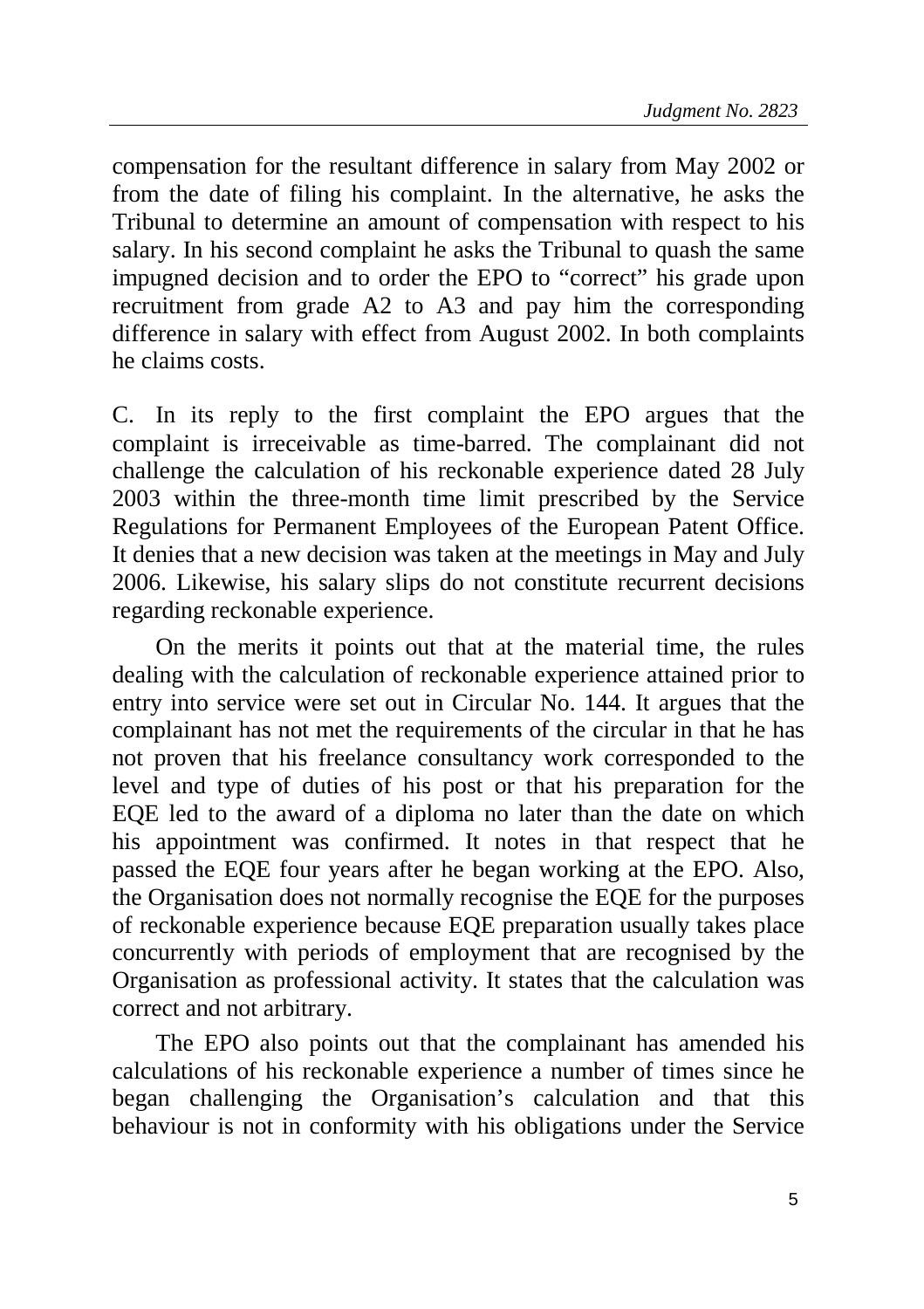Regulations or with what may be expected of an international civil servant.

In its reply to the second complaint the Organisation argues that the complaint is also irreceivable as time-barred. The complainant did not challenge his grade upon appointment within the prescribed time limit. It points out that he bases his claim to be appointed to grade A3 with effect from 1 May 2002 on his requests for recognition of his freelance consultancy work and his preparation for the EQE, which are time-barred. In addition, since he failed to file an internal appeal within three months of receiving his salary slip for August 2002, his claim for payment of the difference in salary between grades A2 and A3 with effect from that date is also time-barred.

D. In his rejoinders the complainant maintains his pleas. He claims moral damages in response to submissions made by the EPO which he considers to be offensive and damaging to his dignity. He also states, in his rejoinder on the second complaint, that he wishes to withdraw that complaint if the Tribunal finds that his first complaint is receivable.

## CONSIDERATIONS

1. These two complaints are concerned with the calculation of the complainant's reckonable experience for the purposes of Article 11 of the Service Regulations. They also both raise the question as to when a final decision was made with respect to that calculation. Accordingly, it is appropriate that they be joined.

2. The complainant entered the service of the EPO on 1 May 2002 at grade A2. After taking up duty, he was given a provisional calculation of his reckonable experience at seven years and two months, subject to proof that he had worked full-time during the periods on which the calculation was based. By letter of 28 May 2002, the complainant requested that credit be given at 75 per cent for his PhD studies and informed the Recruitment Department that the period from 16 February to the end of April 2002 had been recognised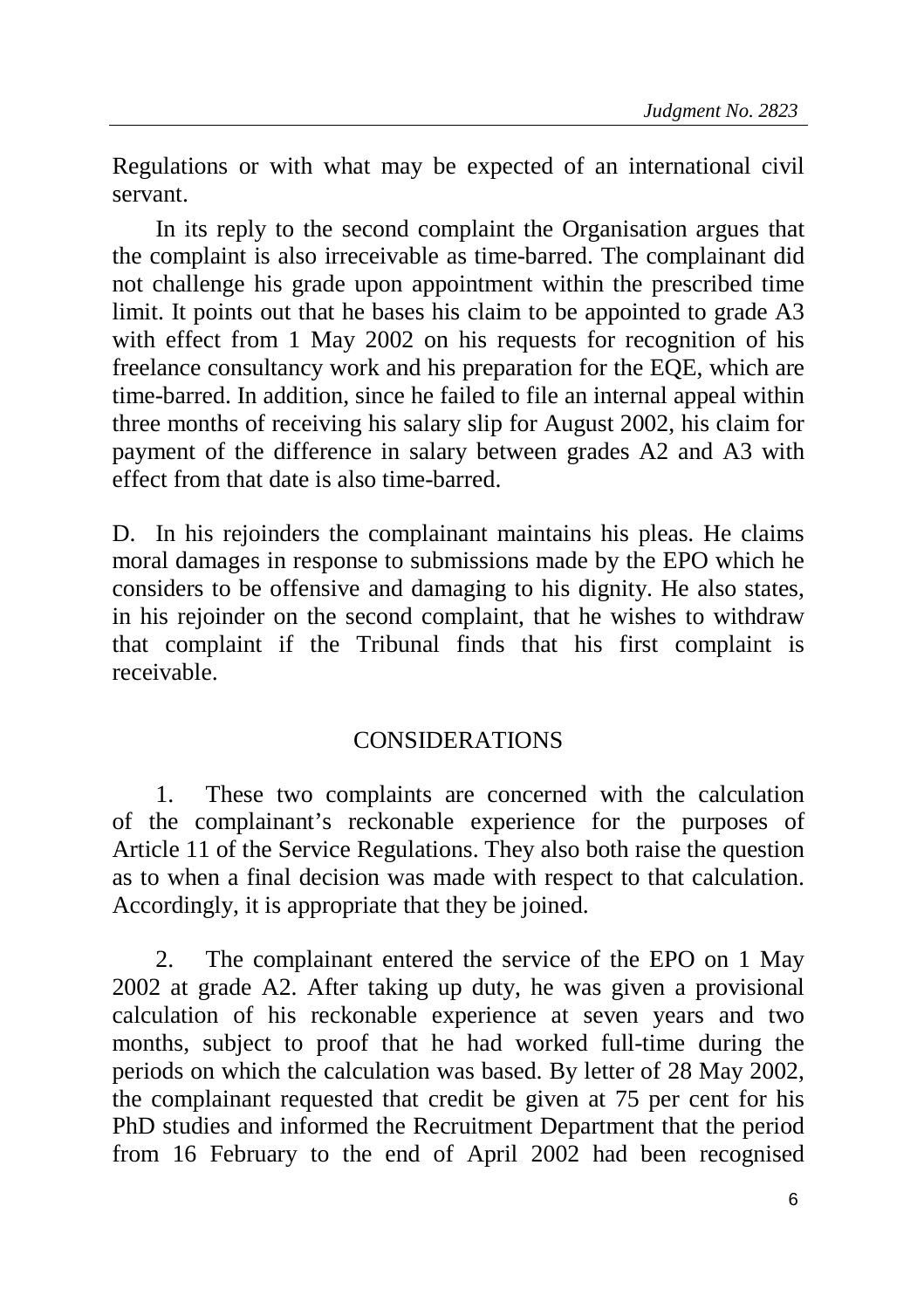erroneously. Later, on 5 March 2003, he supplied invoices for periods during which he worked as a freelance consultant. He was informed on 6 May 2003 that the invoices did not establish that he had worked fulltime during the relevant period and was asked whether he had further assignments that could be taken into account. Nothing further having been heard from the complainant, he was informed by letter of 17 June 2003 that his reckonable experience had been calculated at seven years and eight months, with credit being given for his PhD studies at 75 per cent but without recognition of the freelance period from July 2000 until October 2001. He thereupon requested recognition at 100 per cent of a period that had previously been recognised at 75 per cent. His request was granted and, by letter dated 28 July 2003 but received on 4 August, he was informed that his reckonable experience was seven years and nine months. Again, the calculation did not include the freelance period between July 2000 and October 2001.

3. On 8 November 2004 the complainant was informed that he had been promoted to grade A3 with effect from 1 May 2004. That promotion would have taken effect from an earlier date had his reckonable experience included the period of his freelance consultancy. By letter of 24 January 2005 to the Principal Director of Personnel, the complainant requested a recalculation of his reckonable experience to include the period from July 2000 to October 2001. On 4 February 2005 he lodged an internal appeal with respect to the effective date of his promotion to grade A3, requesting recognition of his freelance work for the purpose of calculating his reckonable experience.

4. In an e-mail of 25 February 2005 to the Recruitment Department the complainant stated that his appeal had been filed as a precaution and that he wanted to avoid an appeal if at all possible. The Recruitment Department replied in an e-mail on 28 February. It referred to the complainant's letter of 24 January and explained that the period of freelance work could not be recognised as it amounted, on average, to only four hours per week and the general practice was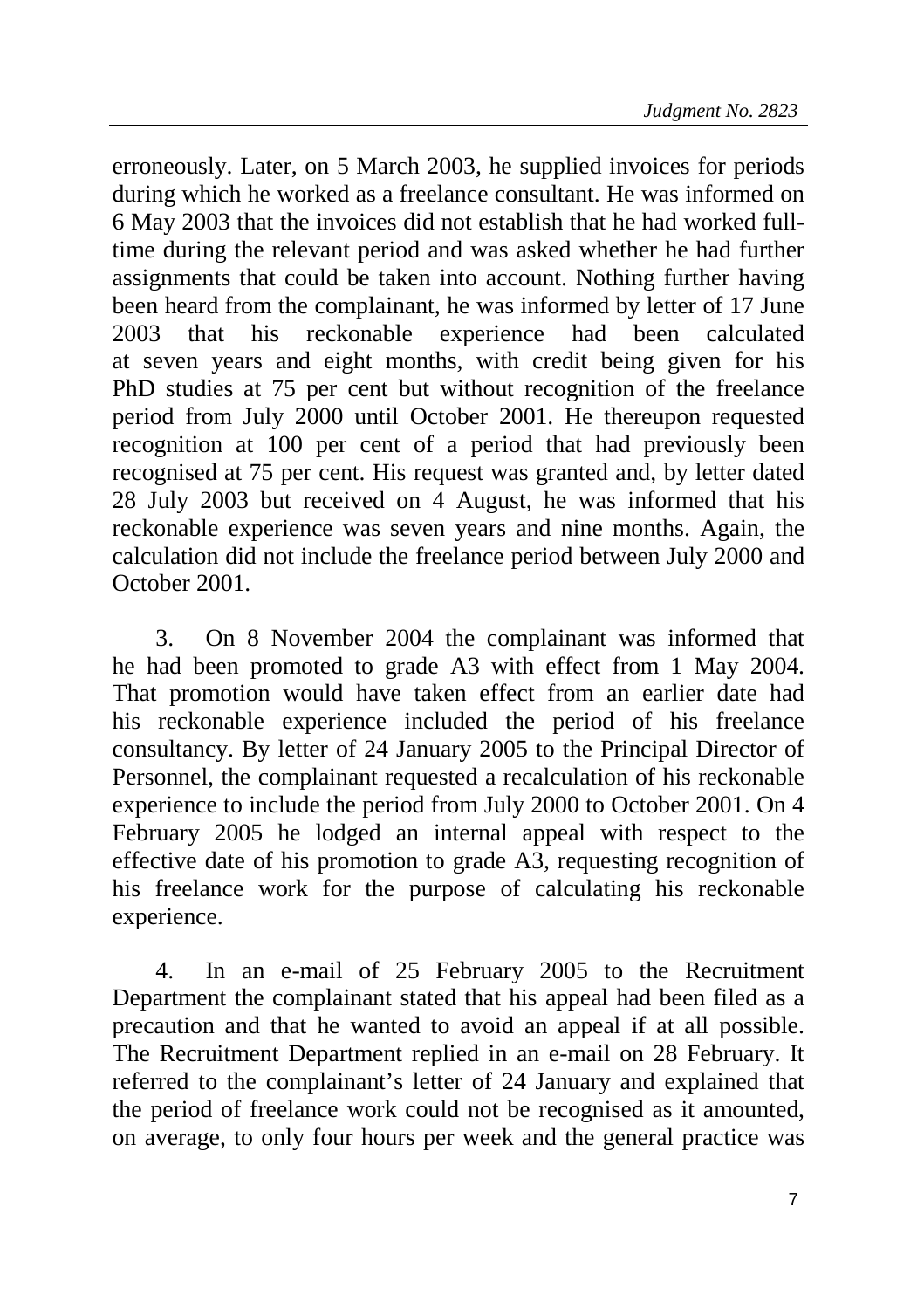that "part-time work should equal at least 50% of a normal activity". The e-mail concluded with the statement that:

"The position of the Office had not changed and your letter of 4 February will, therefore and according to your request, be recorded as an internal appeal."

On 2 March 2005 the complainant replied to the Recruitment Department stating that he agreed that his "average working time for [the] period [in question] appear[ed] to be very small and indeed insufficient to be recognised [...] in the light of the general practice". However, he suggested that, at least for the period from June to October 2000, the invoiced hours worked be multiplied by 2.63, which would result in 59 working days. He asked that he be credited with three months' experience for that period and stated that, if accepted, he "would withdraw [his] internal appeal as [he] agree[d] that for the remaining months the actual hours worked [were] below what is expected to be recognizable".

5. Apparently, the complainant spoke to his Director in early 2006 and asked to discuss the question of his reckonable experience with somebody from the Principal Directorate of Personnel. In any event, the evidence is that the complainant's Director contacted the Director of HR Administration and Systems, indicating that there was a chance that the complainant would withdraw his appeal if someone explained the reasons for the non-recognition of parts of his professional experience. Meetings occurred on 10 May and 19 July 2006. In those meetings the complainant sought the recognition of his freelance work and also the time he spent preparing for the EQE. At the second meeting, on 19 July 2006, he was informed, orally, that the calculation of 28 July 2003 was final and that no new decision would be taken. On 12 October 2006 the complainant filed a second internal appeal with respect to what was said to be a final decision of 19 July 2006, seeking at least three months' reckonable experience on the basis of his freelance consultancy work and his preparation for the EQE.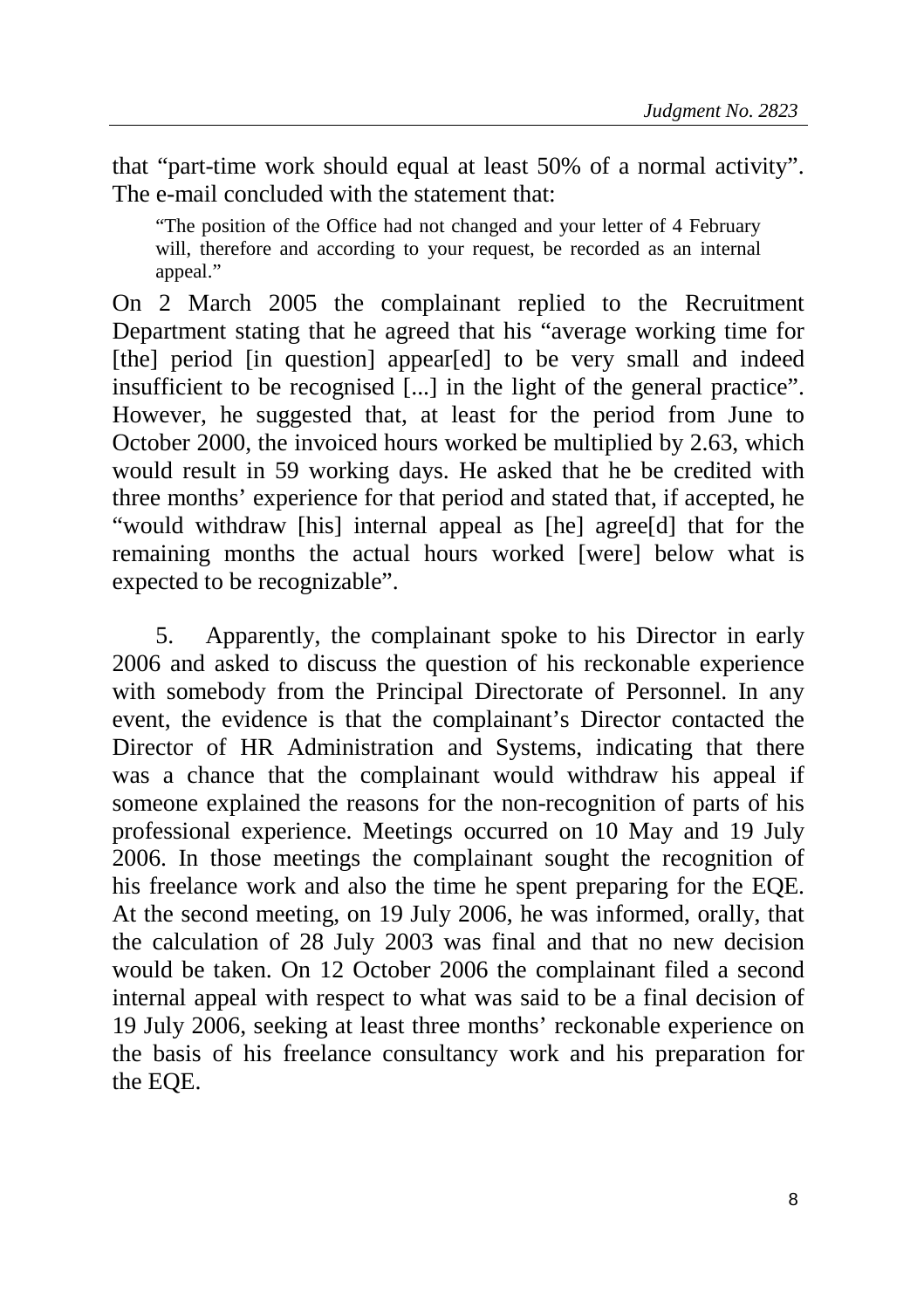6. The complainant's first and second appeals were referred to the Internal Appeals Committee and were considered together. In its opinion of 9 May 2007, the Committee recommended that the first appeal be rejected as partly irreceivable and otherwise dismissed as unfounded, and that the second be rejected as wholly irreceivable. The complainant was informed by letter of 5 June 2007 that the President of the Office had decided to reject his first appeal as unfounded and partly irreceivable, and the second as unfounded and irreceivable. The complainant lodged his complaints on 11 September 2007, the first with respect to the decision to reject his second appeal, and the second with respect to the decision to reject his first appeal. In both complaints, he seeks to have his reckonable experience include periods that were not taken into account in the calculation made on 28 July 2003, although the formulation of the relief claimed is different in each case. In his rejoinder in the second complaint, the complainant states that the second complaint was filed only as a safeguard and that he wishes to withdraw it if his first complaint is receivable. That being so, it is convenient to deal first with the first complaint.

7. Receivability of the first complaint depends on whether a decision was taken in July 2006 with respect to the complainant's reckonable experience. The complainant does not contend that a new decision was taken on 19 July 2006, but, rather, that until then "no final appealable decision had been issued". In this regard, he claims that his reckonable experience was an "issue of continuous debate starting in May 2002 and ending in July 2006". Additionally, he claims that "the fact that the [Principal Directorate of Personnel] seriously considered [his] request of 24 January 2005 in view of recalculating [his] reckonable experience le[d him] to believe that [his] request ha[d] been received and examined until 19 July 2006". These arguments must be rejected.

8. There was nothing continuous about the discussions between the complainant and the Principal Directorate of Personnel. The complainant did nothing to initiate discussions between 4 August 2003, when he received the letter of 28 July informing him that his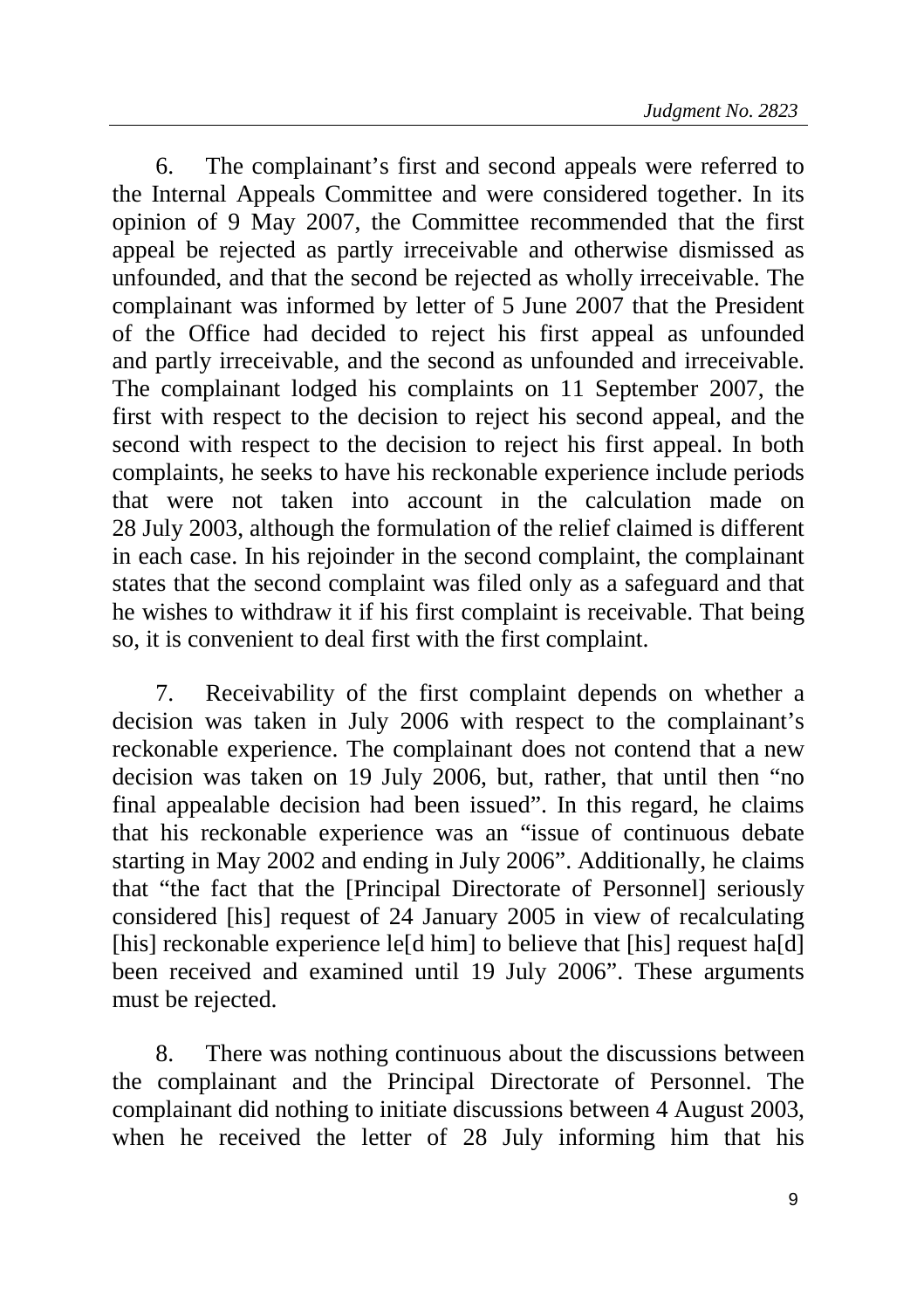reckonable experience had been calculated at seven years and nine months, and 24 January 2005. Moreover, no discussions were initiated by the Directorate. Only on 24 January, and then only in the context of a decision with respect to the effective date of promotion, did the complainant contact the Directorate. From the perspective of the latter, those discussions terminated on 28 February 2005 when it was explained to the complainant why his freelance work could not be recognised and he was informed that "[t]he position of the Office had not changed". Although the complainant sought to put an alternative calculation of his freelance work to the Principal Directorate of Personnel on 2 March 2005, nothing further occurred between that date and May 2006 when the complainant sought to advance another basis for calculating his reckonable experience. Again, it was the complainant who initiated discussions and, again, in the context of his pending appeal. The discussions ended when he was informed that no new decision would be taken.

9. The fact that the Recruitment Department communicated with the complainant in February 2005 in response to his request for a recalculation of his reckonable experience provides no basis for a reasonable belief that the issue was the subject of continuing consideration. As already indicated, at that stage, the Department merely explained why the period of the complainant's freelance consultancy could not be taken into account and pointed out, in clear terms, that the "position of the Office had not changed".

10. Article 108(2) of the Service Regulations requires that an appeal be lodged within three months of an adverse decision. The oral communication of 19 July 2006 cannot be considered as the only final decision on the question of the complainant's reckonable experience. Nor is there any basis on which it can be said to be a fresh decision, as distinct from the confirmation of an earlier decision, no new basis having been advanced for maintaining the calculation of the complainant's reckonable experience at seven years and nine months as communicated by the letter of 28 July 2003. And save for the complainant's salary slips, there is nothing within the three months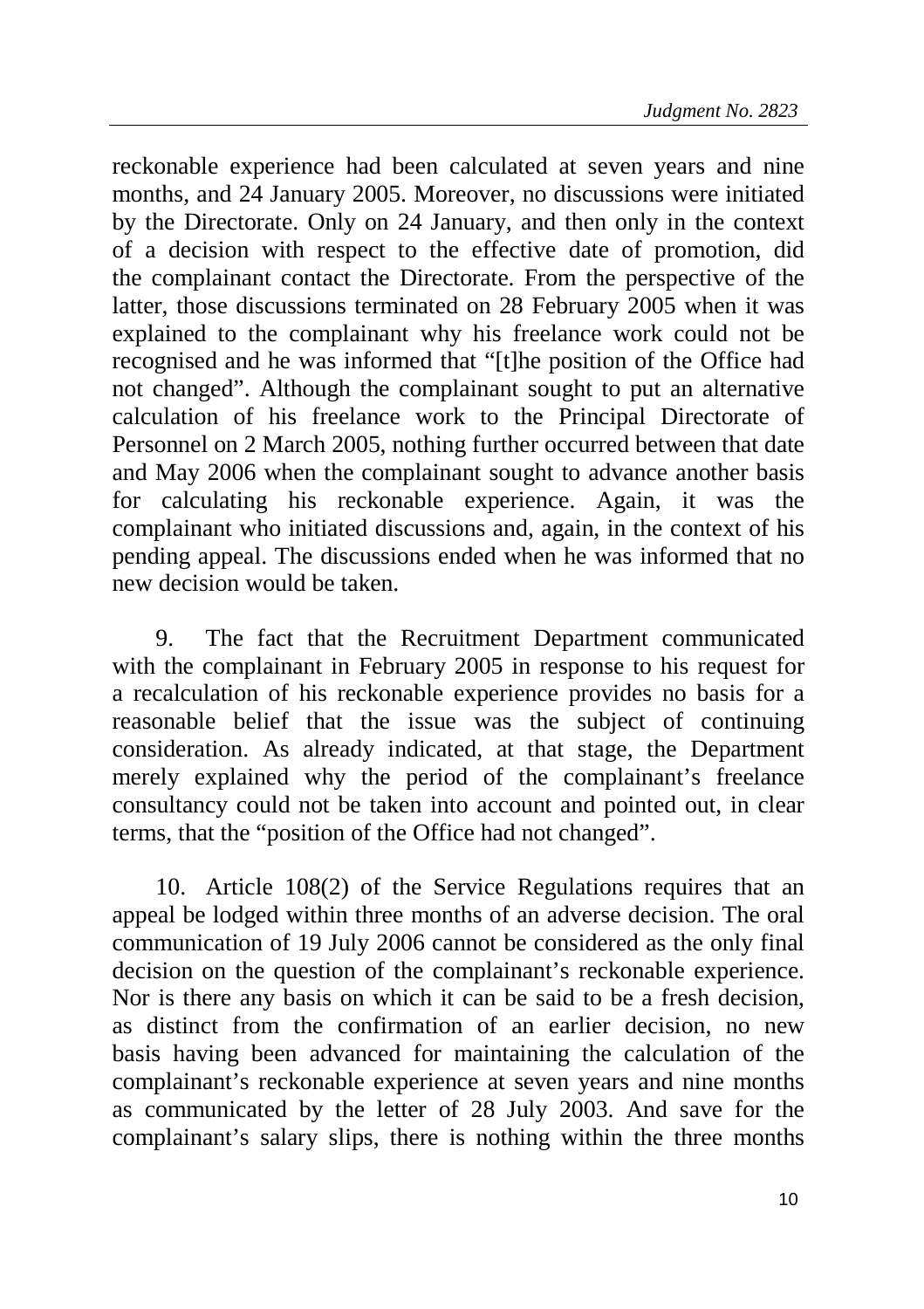preceding 12 October 2006, the date on which his second internal appeal was lodged, that could conceivably be considered as a decision with respect to his reckonable experience. Although the complainant relies on his salary slips, that reliance is misplaced. It is correct, as pointed out in Judgment 1798, that "pay slips are individual decisions that may be challenged before the Tribunal". However, they cannot be challenged as new decisions if they merely confirm a decision that was taken at some earlier time and outside the time limits in which an appeal may be brought. More particularly, and as is clear from Judgment 847, an EPO staff member can only challenge the determination of seniority or reckonable experience within three months of its original determination.

11. The President of the Office was correct in rejecting the complainant's second internal appeal as wholly irreceivable. That being so, the first complaint is also irreceivable and it is necessary to consider the second complaint based on the complainant's first internal appeal with respect to the decision of 8 November 2004 as to the effective date of his promotion to grade A3.

12. It is not disputed that the complainant's first internal appeal was brought within time insofar as it challenged the decision as to the effective date of his promotion to grade A3. That being so, the second complaint is, to that extent, receivable. However, the only ground upon which it is contended that the effective date was wrong is that the complainant's reckonable experience should have included periods that were not taken into account in the calculation of seven years and nine months communicated by letter of 28 July 2003.

13. To the extent that the decision as to the effective date of the complainant's promotion involved the issue of his reckonable experience, it was merely confirmatory of the calculation communicated by the letter of 28 July 2003. For the same reasons given with respect to salary slips in relation to the first complaint, an appeal with respect to the date of promotion cannot be used to challenge that calculation. It could only be challenged by an appeal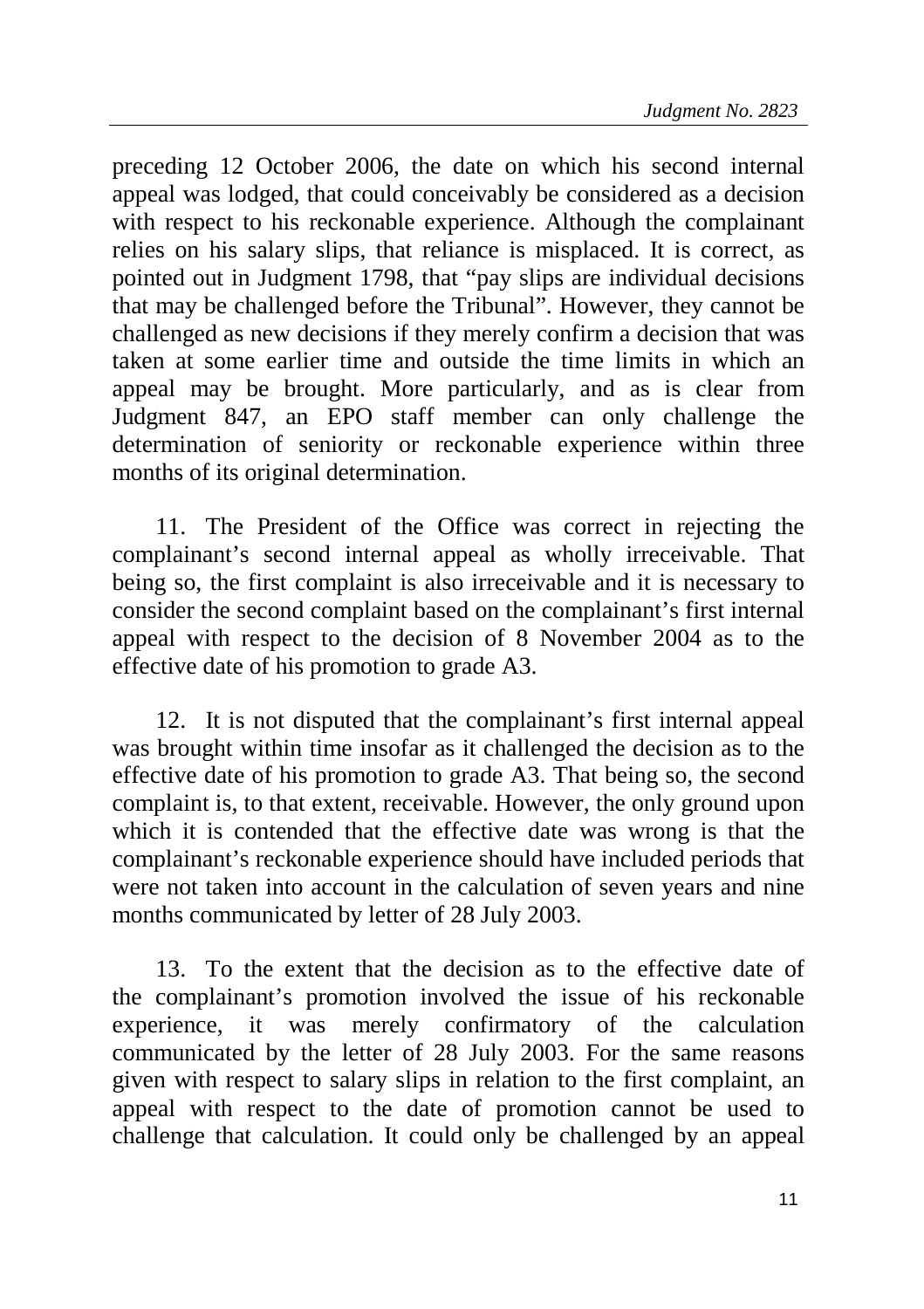brought within three months of the receipt of the letter of 28 July 2003, a period which expired on 4 November 2003, and well before the first internal appeal was lodged on 4 February 2005.

14. The complainant also seeks to have his reckonable experience recalculated on the basis that:

"In the course of the debate [...] [he] was informed that in [his] situation (seven years and nine months of reckonable experience) [he would] gain eight years of reckonable experience by the end of July 2002, which at that time (before July 2002) by default resulted in an appointment in grade A3."

On that basis, he contends that the effective date of his promotion should be 1 August 2002. Presumably, the argument is put on the basis that good faith requires that the complainant should now be permitted to establish that his reckonable experience should include periods that were not included in the calculation of 28 July 2003 and his promotion backdated accordingly.

15. Contrary to the submissions of the EPO, it may be accepted that some statement was made along the lines for which the complainant contends. However, the statement refers to seven years and nine months' reckonable experience, a calculation that most probably was arrived at on the hypothetical basis that the complainant's freelance activities for the period from June 1997 to June 2000 were credited at 100 per cent, his PhD studies at 75 per cent and a deduction made from the provisional calculation in May 2002 of the period from 16 February to the end of April 2002 that had then been erroneously credited. Whatever the basis of the calculation, the complainant was informed at all times from May 2002, that crediting of his freelance activity at 100 per cent was "subject to the production of supporting documents showing that the activity amounted to a 100% activity". As he did not provide those documents for the remaining period, there was no reasonable basis for him to assume that he would be credited with more than a period of seven years and nine months or any other period that was not substantiated to the satisfaction of the Office. In these circumstances, he cannot rely on the statement in question as a basis either to challenge the calculation of 28 July 2003